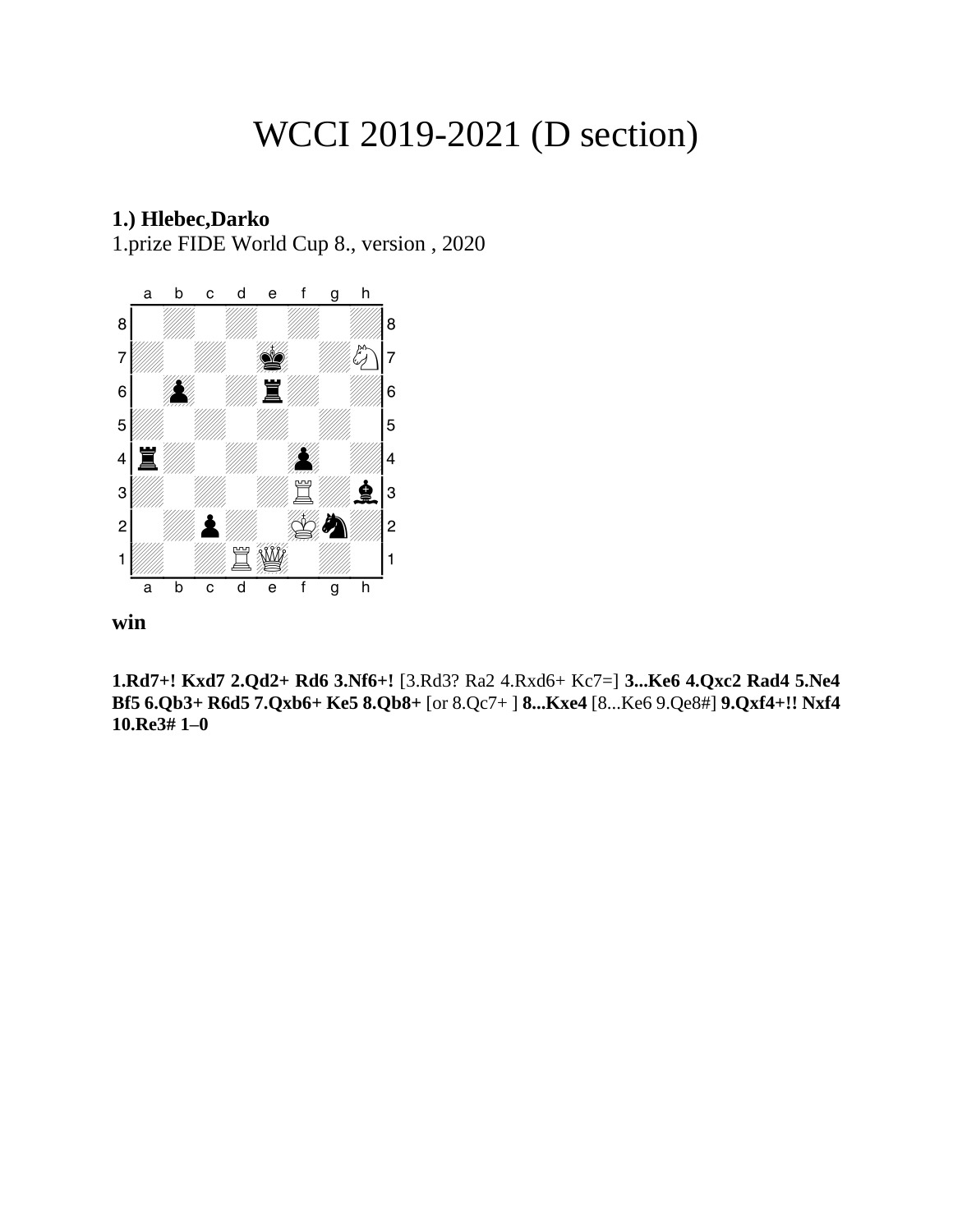## **2.) Hlebec, Darko** comm. FIDE World Cup 9., 2021



**win**

**1.Bb4+!** [1.Qe8? Rb6+ 2.Kc7 Qg7+ 3.Kd8 Qd4+; 1.Rxa6+? Rxa6 2.Bb4+ Kxb4 3.Rb2+ Kxc5=] **1...Kxb4 2.Rb2+ Ka5 3.Rxa6+ Rxa6 4.Qe8! Ra8+! 5.Kxa8 Be4+! 6.Qxe4** [6.Kb8? Qf4+ 7.Kc8 Bf5+ 8.Kb7 *(8.Kd8 Qd4+)* 8...Be4+ 9.c6 Bxc6+ 10.Qxc6 Qb8+! 11.Kxb8 stalemate.] **6...Qc6+! 7.Kb8!** [7.Qxc6?= stalemate] **7...Qxe4 8.Ra2+ Kb4 9.Ra4+! Kxa4 10.Nc3+ Kb4 11.Nxe4 1–0**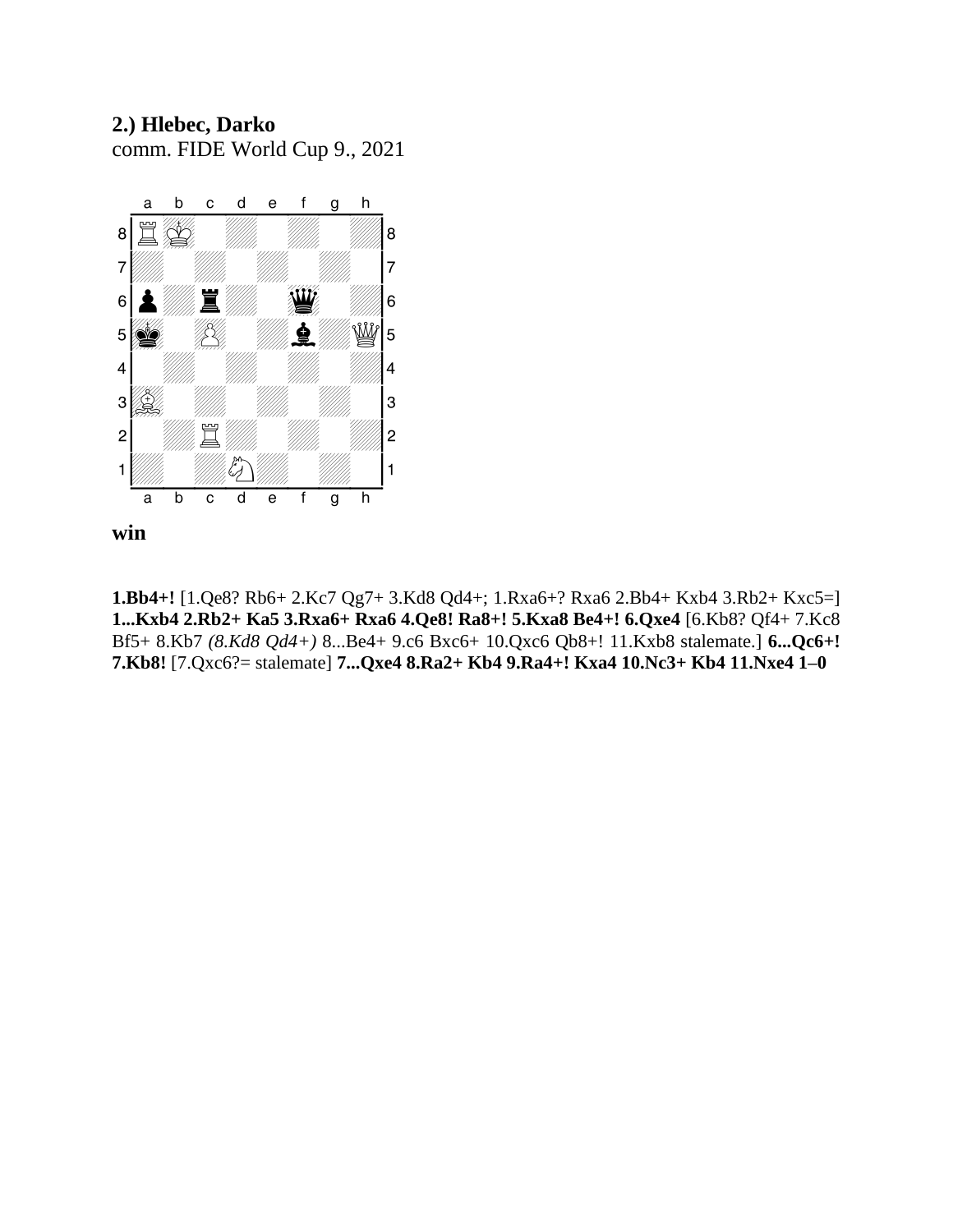# **3.) Hlebec,Darko**

2.h.m. 13th ARVES Jenever, 2021





**1.Kg3!!** [Thematic try: 1.Kf3? Be2+! 2.Kxe2 Kg2 3.Be4+ *(3.Qxc4 Re1+! 4.Kxe1 h1Q+)* 3...dxe4 4.Qa1 Rd1 5.Qxd1 h1Q 6.Qxh1+ Kxh1 7.Kf1 Kh2 8.Kf2 h4! 9.Kf1 Kg3–+; 1.Qe8? Kf2! 2.Qxh5 Rg1! 3.Qh4+ Ke2–+] **1...h4+ 2.Kf3! Bg2+ 3.Ke2 Bf1+ 4.Kf3 Be2+ 5.Kxe2 Kg2 6.Be4+! dxe4 7.Qa1! Rd1** [7...Rxa1= Thematic stalemate; 7...Re1+?? 8.Qxe1 h1Q 9.Qf2#; 7...Rg1 8.Qf1+!= Only in this subvariation is shown role of wQa4 instead wRa4. 8...Rxf1= Similar thematic stalemate] **8.Qxd1 h1Q 9.Qxh1+ Kxh1 10.Kf1! Kh2 11.Kf2 Kh1 12.Kf1 h2 13.Kf2 h3 14.Kf1**  Thematic stalemate. The highlight of this study is already in the first move, where a long-term foresight is presented. **½–½**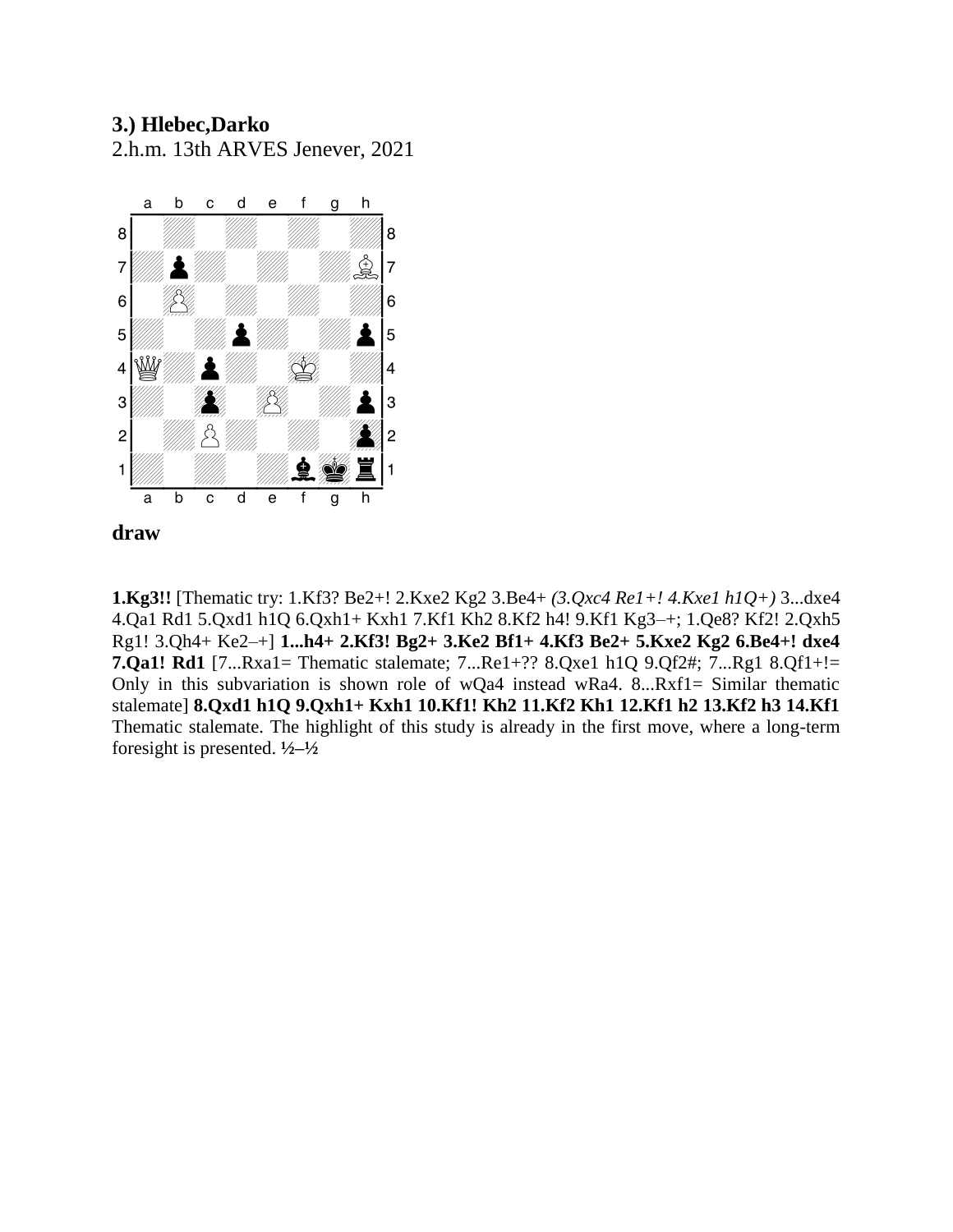# **4.) Hlebec,Darko**

3.comm. Azerbaijan 50th Ann., 2020



**1.Bh6+!** [1.Be5+? Kh7 2.Bb1+ Kg8=] **1...Kxh6** [1...Kg8 2.exd7! Rxd7 3.Bxb3+ Nf7 4.Rb8 Rd4+ 5.Kh5!+-; 1...Kh7 2.Bb1+! Ng6+ 3.Kh5 Bxh6 4.Bxg6+ Kg7 5.Rb7! Rxe6 6.Rxd7+ Kf6 7.Rf7+! *(7.Kxh6? Re2=)* 7...Ke5 8.Kxh6+-] **2.exd7+ Ng6+ 3.Rxg6+! Kxg6 4.Bb1+!** [4.d8Q? bxa2=] **4...Re4+!** [4...Kh6 5.d8Q! *(5.d8B?? Re2–+)* 5...Re4+ 6.Kg3!+- or 6.Kh3*(6.Bxe4? Be7+! 7.Qxe7=)* ] **5.Bxe4+ Kh6! 6.d8B!!** [6.d8Q? Be7+! 7.Qxe7= Stalemate; 6.Kg4? Be7 7.Kf5 Kg7 8.Ke6 Kf8 9.Bd5 Bg5 10.Bxb3= According EGTB 7 it is draw, even if black will lose b4 pawn and white will stay with b and d pawn plus.] **6...Bg7** Attack to b2 hoping for draw **7.Bg5#** Phenix and mate by promoting minor piece. **1–0**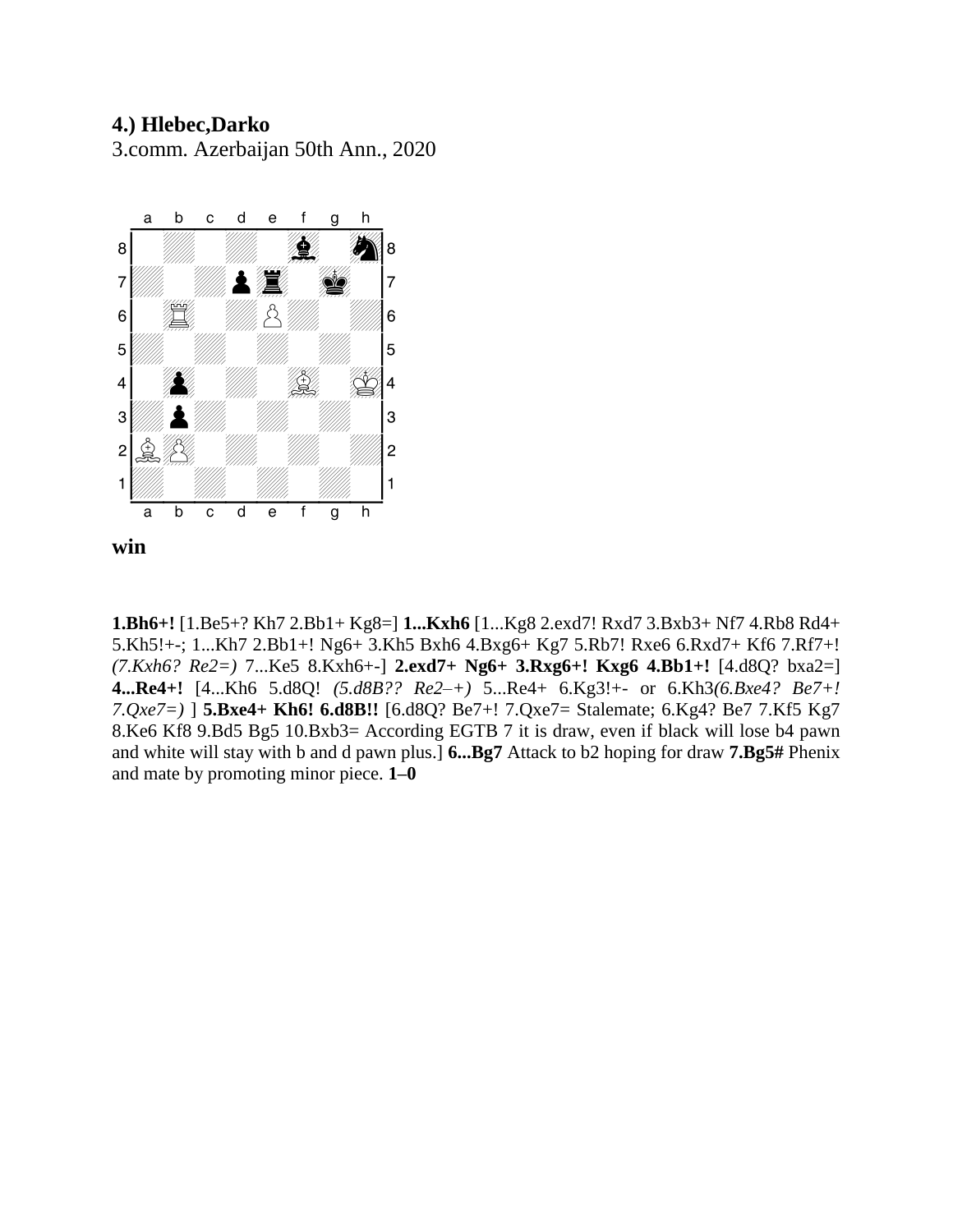#### **5.) Hlebec,Darko**

1.comm 10th UAPA internet ty#31, 2019, (EG#23352).



**1.Ka3! Nc4+! 2.Nxc4 Qa4+! 3.Kxa4 d1Q+ 4.Qb3 Qxb3+ 5.Kxb3 Na5+! 6.Nxa5 f2 7.Ka3! Kb1**  [7...f1Q 8.Nb3+ Kb1 9.Nd2+=; 7...d5 8.Nb3+ Kb1 9.Nd2+ Kc2 10.Nf1=] **8.Nc4 Kc2 9.Ne3+=**  Judge: Black has two dangerous passed pawns and plays aggressively. He sacrifices his queen and his knights and lures the white knight away from the f-pawn that seems to be unstoppable. Fortunately White knows his classics and finds the saving manoeuvre. The sacrifices cannot be declined as they consist of a series of checks and this is a drawback, but the solution is nevertheless charming. We witness a short switchback (Ka3-Ka4-Kb3-Ka3) and a long switchback (Se3-Sc4- Sa5-Sc4-Se3). **½–½**